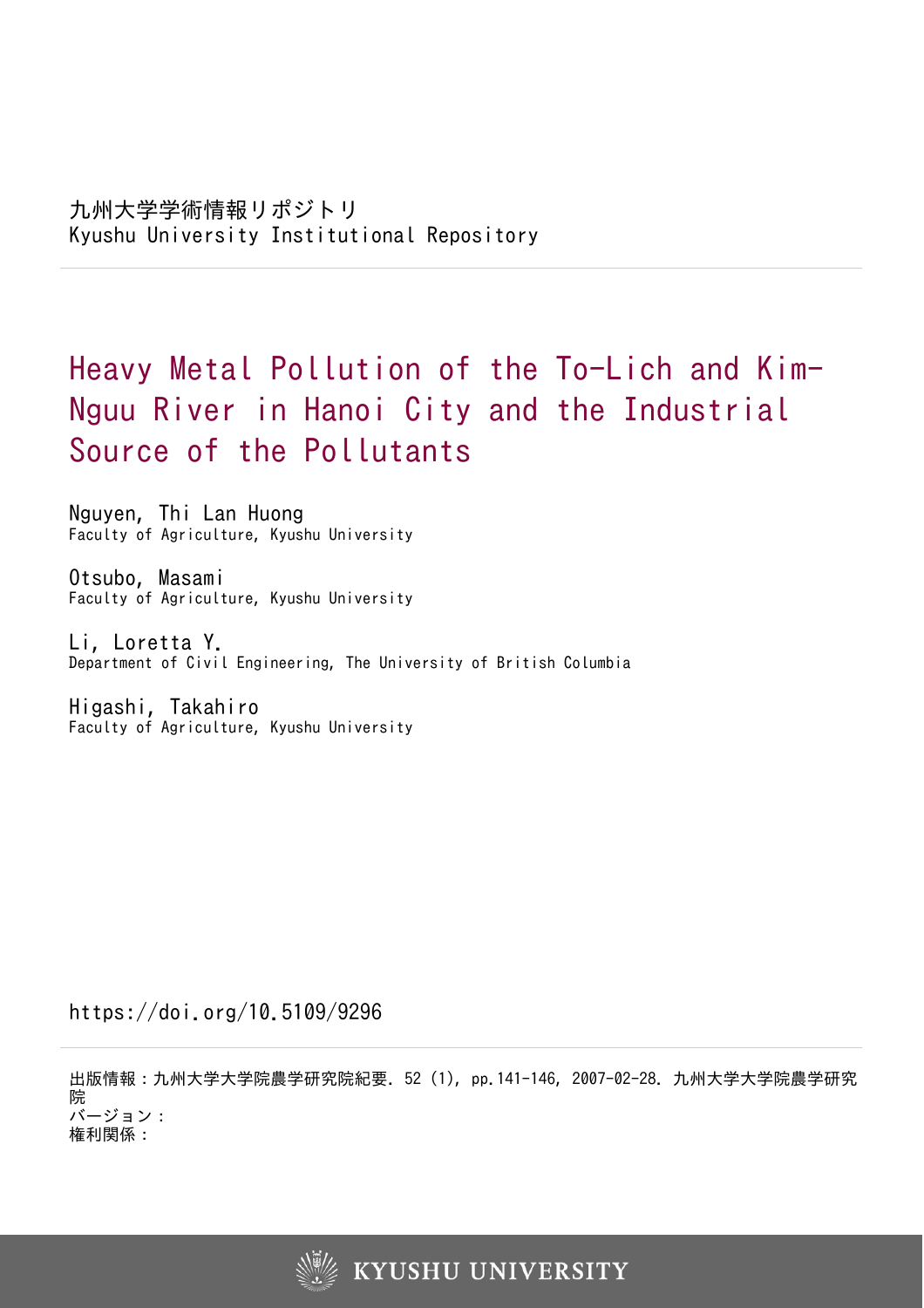# **Heavy Metal Pollution of the To–Lich and Kim–Nguu River in Hanoi City and the Industrial Source of the Pollutants**

# **Thi Lan Huong NGUYEN1 \*, Masami OHTSUBO1 , Loretta Y. LI2 and Takahiro HIGASHI1**

Laboratory of Soil Environmental Engineering, Division of Regional Environment Science, Department of Bioresource and Environmental science, Faculty of Agriculture, Kyushu University, Fukuoka, 812–8581, Japan (*Received October 23, 2006 and accepted December 1, 2006*)

The present study shows that stream water and sediment in the To–Lich and Kim–Nguu River are heavily polluted with heavy metals, and the metal concentrations all exceed the Vietnamese surface water standard. The metal concentrations in the water and sediment were indicated to be closely related to the type of manufacturing plants located along the rivers. The high concentration of Cu is due to discharges from textile manufactures. The metals such as Zn, Cr, and Ni were released from the battery factory located at Van–Dien area. Cadmium is derived from Dai–Kim plastic factory, and Pb can be attributed mainly to transportation activities.

*Keywords: Heavy metals, streams, sediment, industry*

# INTRODUCTION

Hanoi has experienced rapid economical growth and urban expansion in the last decades. However, inappropriate city planning and wastewater management for both industry and household has caused various environmental problems including the heavy metal pollution of surface water and sediment in rivers and lakes. In Hanoi City there are a great number of industries which could be the source of pollution: 274 enterprises and factories, 540 service establishments, 450 production cooperation and 3,350 production establishments. Most of them are concentrated in Thuong–Dinh industrial zone, and Van–Dien and Hai–Ba–Trung area (Environmental information office, 2001), and some are located in residential areas. Most manufacturers were established in the 1950s with assistance from China and the former Soviet Union. Their plants are old, and do not equip with appropriate wastewater treatment facilities. Exhaust emissions from motor vehicles are also a major source of pollutants. There are various environmental regulations and standards in Vietnam, but the implementation of these is lacking.

Heavy metals are harmful to human health because of their toxicity. Cadmium (Cd) is highly toxic and accumulative, and kidney in human and animals is targeted by cadmium toxicity. Other diseases include skeletal disorders such as *osteoporosis* or *osteomalacia* (softening of the bones) as well as the development of hypertension (high blood pressure) and heart disease (Brigden and Santillo, 2004). Lead (Pb) is one of the most toxic elements naturally occurring on Earth. High

constipation anorexia, weight loss–immunosuppression, and slight liver impairment (Enhanced Oral Chelation, 2001) The To–Lich and Kim–Nguu River are the source for irrigation to suburban agricultural land and for fish farming. The discharge of industrial wastewater into the rivers has adversely affected the quality of stream and sediments in the river system (Environmental Information Office, 2001). This affects not only farming and fish breeding, but also the health of general public in surrounding areas. Hence it is of importance to

concentration of lead can cause irreversible brain damage, seizure and coma, and death if not treated immediately. The kidney is also targeted by Lead toxicity and impaired at moderate to high level of lead concentrations. Other signs/symptoms of lead toxicity include gastrointestinal disturbances–abdominal pain cramps

assess the water quality of streams and the extent of contamination in the sediment. In the present study we examined the chemical and physical properties, and heavy metal concentrations for streams and sediment, and discussed the relation of these to the industrial source of the pollutants.

## MATERIALS AND METHODS

#### **Background of the study area**

There are two rivers in Hanoi City (Fig. 1), the To–Lich and Kim–Nguu River. The To–Lich River with 17 km in length originating in West Lake flows through Thuong–Dinh industrial zone to Van–Dien, joining to the Kim–Nguu River. Industrial and non–industrial urban wastewater flowing into the To–Lich River amounts to 290,000 m3 /day, which accounts for two third of the wastewater produced in the city (Environmental information office, 2001). The industry that discharges the wastewater includes 33 plants, and major ones are Gold–Star rubber, Thang–Long cigarette, Thang–Long cigarette, Dai–Kim plastic, and a soap plant. The waste-

<sup>1</sup> Laboratory of Soil Environmental Engineering, Department of Bioresource and Environmental science, Faculty of Agriculture, Kyushu University

<sup>2</sup> Department of Civil Engineering, The University of British Columbia, Vancouver, B.C, Canada

<sup>\*</sup> Corresponding author (E–mail: nl\_huong\_99@yahoo.com)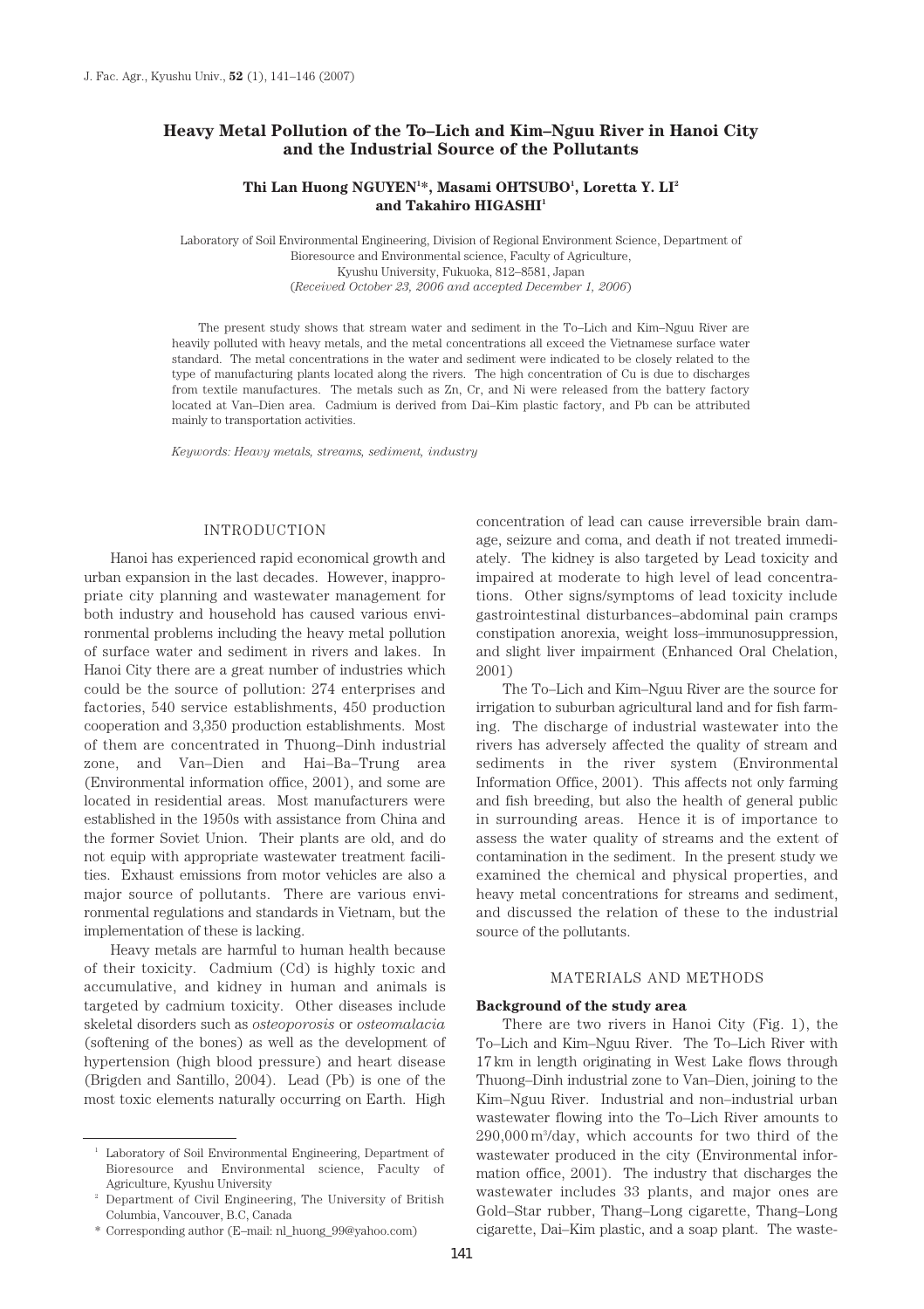

Fig. 1. Site sampling location.

water from these plants is being discharged without any appropriate treatment. The irrigation water from the To–Lich River covers 1,361 ha agricultural land in Yen–Hoa, Lang–Ha, and Nhan–Chinh (Cau–Giay) communes, My–Dinh (Tu–Liem), Thanh–Liet (Thanh–Xuan) and Dai–Kim (Thanh–Tri) communes.

The Kim–Nguu River with 11 km also flows through the densely populated area of Hanoi City. The wastewater from the area of  $6 \text{ km}^2$  is flowing into this river, which amounts to 139,000 m<sup>3</sup>/day, being one third of the wastewater produced in the city (Environmental Information Office, 2001). The main industry that discharges wastewater is March–8 textile, Mai–Dong mechanical engineering, and Hanoi–Win. The irrigation

water from the Kim–Nguu River covers the agricultural land in Tran–Phu commune (Hai –Ba–Trung) and Yen–So Commune (Thanh–Tri); Tu–Hiep and Lien–Minh communes (Thanh– Tri).

#### **Materials**

Surface water samples were collected at eight representative locations on December 3 to 6 of 2005 (Fig. 1 and Table 1). Sediment samples were collected at eight locations from the top 20 cm of the sediment in the rivers. The sediment core samples were taken from the depth of 0 to 90 cm at the sites where sediment surface was exposed to the air.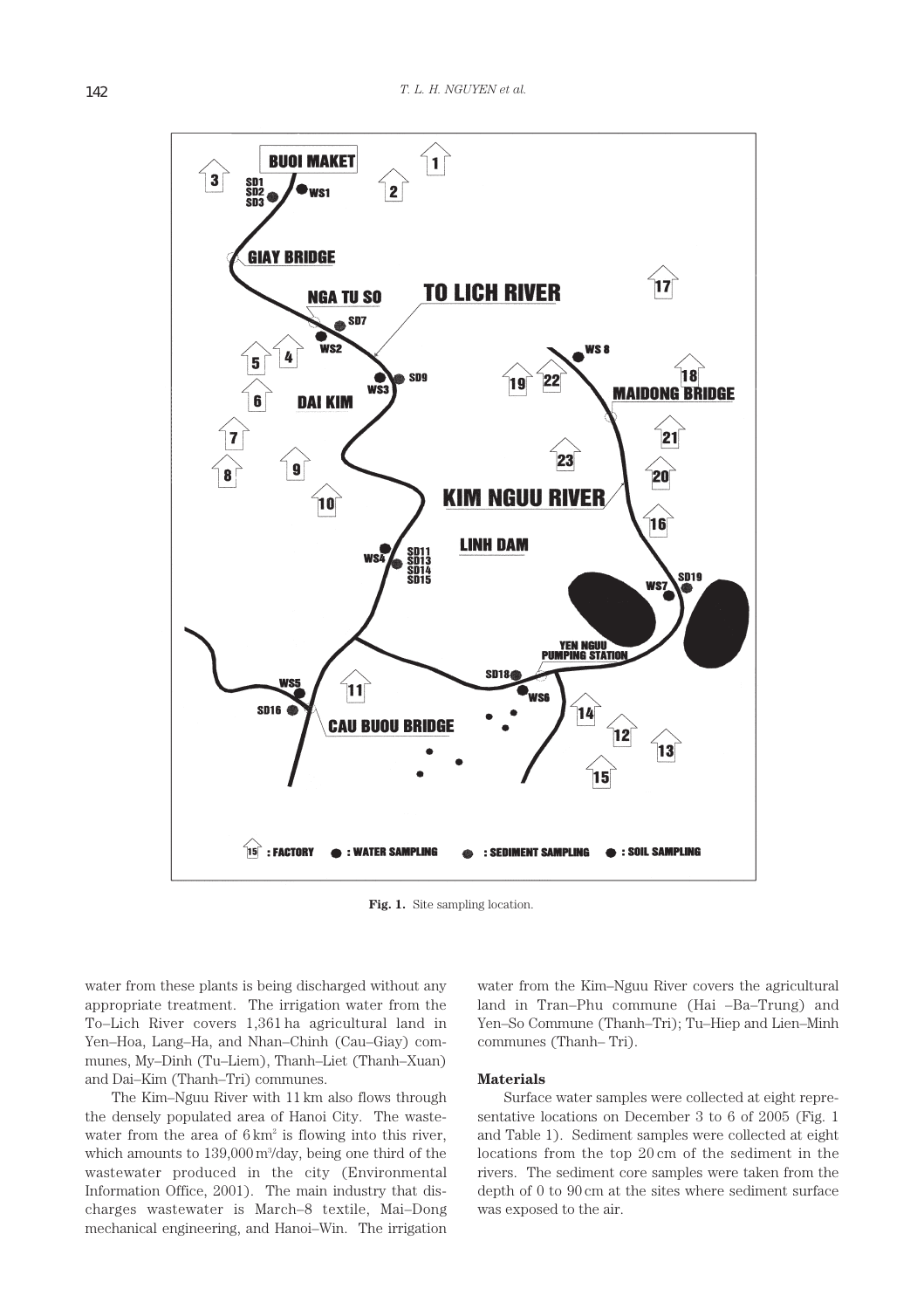| Sediment sample  |               |                 |                    |                                                   |                |                      | Year of           |             |
|------------------|---------------|-----------------|--------------------|---------------------------------------------------|----------------|----------------------|-------------------|-------------|
| N <sub>0</sub>   | Depth<br>(cm) | Water<br>sample | Location           | Name of factories near<br>Number<br>sampling site |                | Industrial<br>Sector | Establish<br>ment | Pollutants* |
| SD <sub>1</sub>  | $0 - 30$      |                 |                    | Thuy–Khe–Leather factory                          | 1              | Footwear             | 1950              | Cu          |
| SD <sub>2</sub>  | $30 - 60$     | WS 1            | <b>Buoi Market</b> | Hanoi Beer Manufactory                            | $\,2$          | Foodstuff            | 1955              | $OM**$      |
| SD <sub>3</sub>  | $60 - 90$     |                 |                    | Trang-An Food and Candy Factory                   | 3              | Foodstuff            | 1960s             | OM          |
|                  |               |                 |                    | Hanoi Mechanical Company                          | $\overline{4}$ | Mechanical           | 1960s             | Cu, Cr, Ni  |
|                  |               |                 |                    | Gold Star Rubber Company                          | 5              | Chemical             | 1958              | Zn, Pb      |
|                  |               |                 |                    | Hanoi Soap Company                                | 6              | Chemical             | 1958              | Zn, Cr, Ni  |
| SD <sub>7</sub>  | $0 - 20$      | WS <sub>2</sub> | Nga-Tu-So          | Thang-Long Tobacco Factoy                         | 7              | Tobacco              | 1958              | Zn, Pb      |
|                  |               |                 |                    | Rang–Dong Buld and Thermos Company                | 8              | Chemical             | 1958              | Cd, Ni      |
|                  |               |                 |                    | Thuong-Dinh Footwear Factory                      | 9              | Footwear             | 1958              | Cu          |
| SD9              | $0 - 20$      | WS 3            | Dai-Kim            | Dai-Kim Plastic Factory                           | 10             | Chemical             | 1960s             | Zn, Pb      |
| $SD$ 11          | $0 - 20$      |                 |                    |                                                   |                |                      |                   |             |
| SD <sub>13</sub> | $0 - 30$      |                 |                    |                                                   |                |                      |                   |             |
| SD <sub>14</sub> | $30 - 60$     | WS 4            | Linh-Dam           |                                                   | None           |                      |                   |             |
| SD <sub>15</sub> | $60 - 90$     |                 |                    |                                                   |                |                      |                   |             |
| SD16             | $0 - 20$      | WS <sub>5</sub> | Cau-Buou           | Painting company                                  | 11             | Chemical             | 1984              | Zn, Hg, Pb  |
|                  |               |                 |                    | Van-Dien Phosphates Factory                       | 12             | Chemical             | 1957              | Zn, Cu, Cd  |
|                  |               |                 |                    | Van-Dien Battery Factory                          | 13             | Chemical             | 1958              | Zn, Cd, Ni  |
| SD 18            | $0 - 20$      | WS6             | Yan-nguu           | Van-Dien Mechanical Factory                       | 14             | Mechanical           | 1964              | Cu, Cr, Ni  |
|                  |               |                 | Pump station       | Van-Dien Cemetery                                 | 15             |                      | 1950s             | $\rm OM$    |
|                  |               |                 |                    | Soldering Stick Factory                           | 16             | Mechanical           | 1950s             | Fe, Zn      |
|                  |               |                 |                    | Hai-Chau Candy Factory                            | 17             | Foodstuff            | 1960s             | <b>OM</b>   |
|                  |               |                 |                    | Dong-Nam - A Beer Factory                         | 18             | Foodstuff            | 1998              | OM          |
|                  |               |                 |                    | Huu-Nghi Food Factory                             | 19             | Foodstuff            | 1960s             | <b>OM</b>   |
| SD <sub>19</sub> | $0 - 20$      | WS7             | Yen-So Lake        | Hanoi Leather Factory                             | 20             | Footwear             | 1960s             | Cu          |
|                  |               |                 |                    | March-8 Textile Factory                           | 21             | Footwear             | 1960s             | Cu          |
|                  |               |                 |                    | Minh-Khai Lock Factory                            | 22             | Mechanical           | 1960s             | Cu, Cr, Ni  |
|                  |               |                 |                    | Mai-Dong Mechanical Engineering Factory           | 23             | Mechanical           | 1960s             | Cu, Cr, Ni  |
|                  |               | WS8             | Mai-Dong<br>bridge |                                                   | None           |                      |                   |             |

**Table 1.** Water and sediment sample location

\* *Sources of information: Environmental Information office (2001)*

\*\* *OM: organic matter*

# **Methodology**

*Chemical properties of water* 

The pH of water was measured with a pH meter (HM 30 G Horiba). Electric conductivity (EC) was determined using conductivity meter (CM 20S TOA). Dissolved oxygen (DO) was measured with Yellow Spring YS1 58 58 dissolved oxygen analyzed with an YSI 5730 electrode. Chemical oxygen demand (COD) was determined by Kali Manganates methods ( $KMnO<sub>4</sub>$ ). For total suspended solid (TSS), original water samples were filtered using glass filtering paper, and then the solid was dried at 100 °C and weighed. Cation and anion concentrations in water were measured for filtered water samples with ion chromatograph (DIONEX DX–100). Water–soluble and total heavy metal concentrations were determined for filtered and non–filtered water samples, respectively. The metals in the water samples were analyzed after adding  $1 M HNO<sub>3</sub>$  with atomic absorption spectrophotometer (AAS–Solar S2 Thermo electronic cooporation).

#### *Chemical and physical properties of sediment*

The pH was measured using soil suspension with soil/water ratio of 1/25. Organic matter content was determined by the Tyurin method. Particle size distribution was determined by the pipette method (Khoa, *et al*., 1996). Cation exchange capacity (CEC) was measured by the method proposed by Muramoto *et al*. (1992). For total metal concentration, heavy metals in the sediment was digested with  $1 M HNO<sub>3</sub>$  at  $96 °C$  for an hour and centrifuged, and the dissolved metals in the supernatant were analyzed by atomic absorption spectrophotometer (Committee of Soil standard methods for Analyses and Measurement, 1986).

# RESULTS AND DISCUSSIONS

#### **Water quality**

The water quality determined is summarized in Table 2. The pH ranged between 6.8 and 11. The pH for WS 2, 3, and 6 was much higher than that (pH 5.5–9) of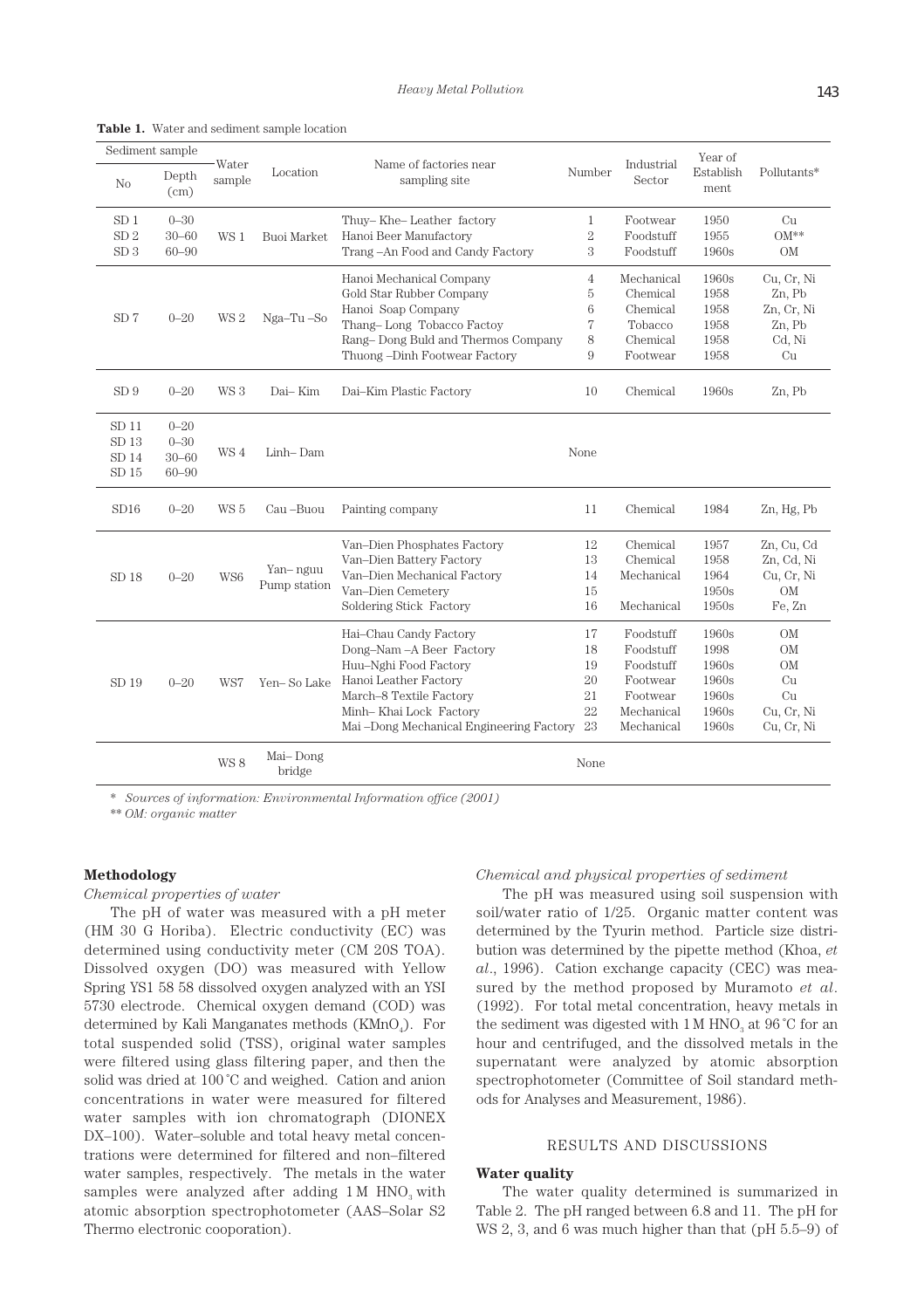| N <sub>0</sub>               |             | EС<br>(ms/cm | DO<br>(mg/L) | $\rm COD$<br>(mg/L) | <b>TSS</b><br>(mg/L) | Cation $(mg/L)$ |      |      | Anion $(mg/L)$ |                          |     |      |                 |            |                 |
|------------------------------|-------------|--------------|--------------|---------------------|----------------------|-----------------|------|------|----------------|--------------------------|-----|------|-----------------|------------|-----------------|
|                              | pH          |              |              |                     |                      | Ca              | Mg   | K    | Na             | F                        | Cl  | Br   | NO <sub>2</sub> | $SO_{4}$   | PO <sub>4</sub> |
| WS 1                         | 7.1         | 0.66         | 0.7          | 120                 | 250                  | 11.2            | 45.4 | 45.4 | 24.8           | $\overline{\phantom{a}}$ | 109 |      | 23.2            |            | 71.1            |
| WS <sub>2</sub>              | 11.4        | 0.75         | 0.4          | 136                 | 350                  | 13.4            | 39.0 | 39.0 | 25.7           | $\overline{\phantom{a}}$ | 97  |      | 20.8            | $\cdot$ .3 | 27.2            |
| WS 3                         | 10          | 0.75         | 0.3          | 152                 | 350                  | 15.7            | 42.1 | 52.1 | 32.5           | -                        | 166 | 0.32 | 4.5             | 5.1        | 52.2            |
| WS4                          | 7.8         | 0.75         | 0.1          | 184                 | 300                  | 14.5            | 39.7 | 39.7 | 21.6           | -                        | 87  | -    | 3.2             | 0.5        | 34.1            |
| WS 5                         | 8.0         | 0.76         | 0.4          | 156                 | 350                  | 10.1            | 30.0 | 33.0 | 21.8           | -                        | 60  |      | 2.5             | .6         | 42.8            |
| WS 6                         | 10          | 0.76         | 0.2          | 164                 | 210                  | 11.1            | 36.5 | 36.5 | 19.0           | 21                       | 122 | 0.65 | 4.6             | $\cdot$ 4  | 12.7            |
| WS 7                         | 8.0         | 0.75         | 0.5          | 120                 | 200                  | 12.9            | 33.6 | 33.6 | 20.0           | 15                       | 95  | 1.59 | 7.4             | 5.4        | 14.7            |
| WS 8                         | 6.8         | 0.78         | 0.6          | 106                 | 250                  | 22.8            | 49.6 | 39.6 | 24.9           | 90                       |     |      | 4.1             | 4.7        | 47.7            |
| <b>TCV</b><br>$\overline{N}$ | 5.5<br>$-9$ |              | 2            | 35                  | 80                   |                 |      |      |                | 1.5                      |     |      | 15              |            |                 |

**Table 2.** Chemical properties of water of To–Lich and Kim–Nguu river system

\* *TCVN 5942–1995 B: Category B: applied to surface water used for purpose other than domestic water supply*

Vietnamese standard for surface water, which would be due to effluents from Gold–Star rubber and the soap factory. The EC ranged from 0.65 to 0.78 mS/cm. The DO exhibited extremely low values of 0.1 to 0.7 mg/L, which exceed the Vietnamese Requirement ( $2$  mg/L) for surface water. The COD and TSS were in the range of 106 to 184 mg/L and 200 to 350 mg/L, respectively, which exceed the limitation B of standard TCVN (5942–1995) by 3 to 5 times. The cation concentrations were 10.1 to 22.8 mg/L for Ca, 30.0 to 49.6 mg/L for Mg, 33.7 to 45.4 mg/L for K, and 19.0 to 32.5 mg/L for Na. For anions, F in all water samples measured exceeds the  $F$  standard discharge concentration. The  $NO<sub>3</sub>$  concentration for WS 1 and 2 exceed the standard of irrigation water. Other anions ranged 60 to 166 mg/L for Cl, 0.5 to 5.1 mg/L for  $\text{SO}_4$ , and 12.7 to 71.2 mg/L for  $\text{PO}_4$ .

Table 3 shows the water soluble and total heavy metal concentrations in water samples. The water soluble metal concentration was determined for the samples after removing suspended solid by filtering. The total heavy metal concentration was measured on the samples with suspended solid. The total heavy metal concentrations exceed the standard (TCVN 5942–1995 B) for Pb and Cd in all the samples and for Cu in WS 2, 3, 5, and 7. The Ni and Zn concentrations were below the standard level.

#### **Sediment quality**

The chemical and physical properties of the sediment samples are shown in Table 4. The pH was in a range of 7.10 to 7.80. The organic matter content varied 3.36 to 7.97%. The highest organic matter content in SD 19 (Fig. 1) suggests the inflow of organic wastes from the factories such as Huu–Nghi food, Hai–Chau candy, Dong–Nam–A beer, open markets, and residence (Fig. 1). The cation exchange capacity (CEC) ranged between  $9.26$  and  $20.32$  cmol/kg. The highest value of CEC in SD 19 can be attributed to the high organic matter content.

All the sediment samples have relatively low clay content, ranging between 3.33 and 10.3%. For SD 11, 13, 14, and 15 the predominant fraction was silt and fine sand while was coarse and find sand, and silt for the other samples.

The total heavy metal concentration varied considerably among the samples: 220 to 475 mg/kg for Cu, 260 to 665 mg/kg for Pb, 250 to 535 mg/kg for Zn, 2.5 to 40 mg/kg for Cd, 505 to 655 mg/kg for Cr, and 48 to 165 mg/kg for Ni. The metal concentrations of sediments in the rivers were also determined by Ho (2000).

**Table 3.** Heavy metal concentration in water

| N <sub>0</sub>  |      |      |      | Water soluble heavy metal concentration<br>(mg/L) |      |      | Total heavy metal concentration<br>(mg/L) |      |      |                |      |      |  |
|-----------------|------|------|------|---------------------------------------------------|------|------|-------------------------------------------|------|------|----------------|------|------|--|
|                 | Cu   | Pb   | Zn   | C <sub>d</sub>                                    | Cr   | Ni   | Сu                                        | Ph   | Zn   | C <sub>d</sub> | Cr   | Ni   |  |
| WS 1            | 0.34 | 0.31 | 0.29 | 0.09                                              | 4.17 | 0.24 | 0.92                                      | 0.82 | 0.74 | 0.09           | 4.8  | 0.25 |  |
| WS <sub>2</sub> | 0.49 | 0.6  | 0.24 | 0.09                                              | 3.79 | 0.25 | L.66                                      | 1.56 | 0.88 | 0.10           | 4.89 | 0.38 |  |
| WS 3            | 0.31 | 0.35 | 0.24 | 1.01                                              | 3.85 | 0.23 | l.42                                      | 0.87 | 1.05 | 1.03           | 4.77 | 0.27 |  |
| WS 4            | 0.32 | 0.34 | 0.27 | 0.09                                              | 3.68 | 0.21 | 0.98                                      | 0.9  | 0.79 | 0.10           | 5.04 | 0.31 |  |
| WS 5            | 0.27 | 0.5  | 0.23 | 0.09                                              | 4.43 | 0.22 | 1.03                                      | 1.24 | 0.88 | 0.09           | 5.77 | 0.26 |  |
| WS 6            | 0.41 | 0.22 | 0.37 | 0.09                                              | 3.79 | 0.24 |                                           | 0.91 | 1.87 | 0.09           | 5.36 | 0.29 |  |
| WS 7            | 0.55 | 0.76 | 0.38 | 0.09                                              | 4.71 | 0.23 | 1.07                                      | 1.74 | 1.25 | 0.09           | 5.96 | 0.3  |  |
| WS 8            | 0.34 | 0.27 | 0.24 | 0.08                                              | 3.53 | 0.2  | 0.91                                      | 0.65 | 0.74 | 0.08           | 4.2  | 0.25 |  |
|                 |      |      |      | TCVN 5942-1995 B                                  |      |      |                                           | 0.1  | 2    | 0.02           |      |      |  |

\* *TCVN 5942–1995 B: Category B: applied to surface water used for purpose other than domestic water supply*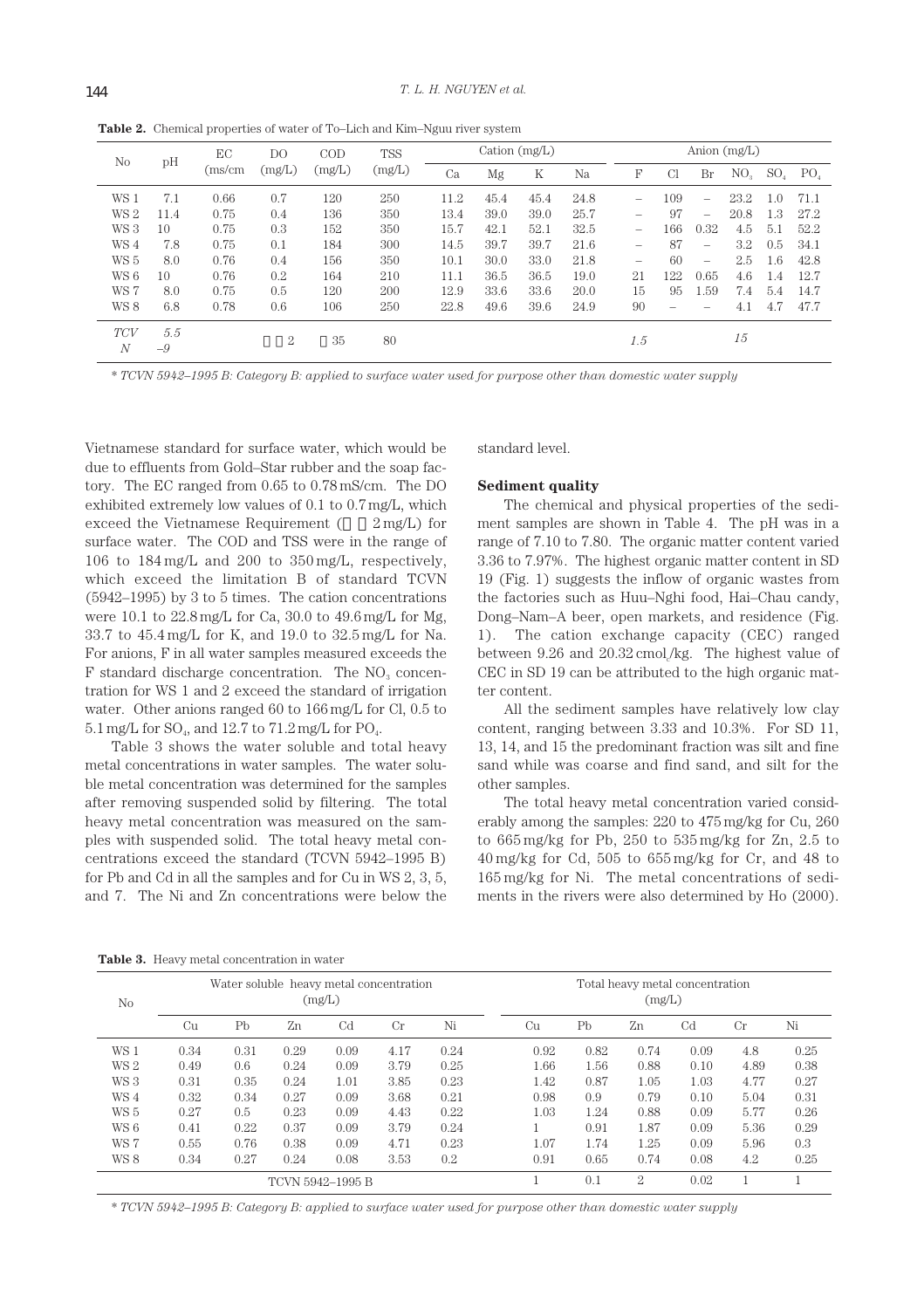| N <sub>0</sub>   | pН             | pH<br>KCl | ΟM<br>(%) | CEC<br>(cmolc/kg) | Particle size distribution<br>(%) |       |           |                                                                                           | Total heavy metal concentration<br>$(mg kg-1)$ |     |     |                |     |     |
|------------------|----------------|-----------|-----------|-------------------|-----------------------------------|-------|-----------|-------------------------------------------------------------------------------------------|------------------------------------------------|-----|-----|----------------|-----|-----|
|                  | H <sub>0</sub> |           |           |                   | Clay<br>$2\mu$ m)                 | Silt  | Fine sand | Coarse sand<br>$(2-20 \,\mu\text{m})$ $(20-200 \,\mu\text{m})$ $(200-1000 \,\mu\text{m})$ | Cu                                             | Pb  | Zn  | C <sub>d</sub> | Cr  | Ni  |
| SD <sub>1</sub>  | 7.58           | 7.99      | 4.13      | 10.52             | 4.33                              | 24.33 | 30.54     | 40.65                                                                                     | 260                                            | 368 | 250 | 4.4            | 540 | 65  |
| SD <sub>2</sub>  | 7.71           | 7.85      | 4.28      | 11.01             | 4.00                              | 24.00 | 49.43     | 22.57                                                                                     | 320                                            | 395 | 441 | 5.3            | 550 | 63  |
| SD <sub>3</sub>  | 7.83           | 7.87      | 4.45      | 12.49             | 4.33                              | 24.33 | 48.65     | 22.69                                                                                     | 345                                            | 425 | 345 | 5.2            | 525 | 48  |
| SD <sub>7</sub>  | 7.56           | 7.86      | 6.55      | 10.87             | 3.33                              | 25.00 | 44.42     | 27.25                                                                                     | 472                                            | 490 | 478 | 20.0           | 505 | 165 |
| SD9              | 7.45           | 7.73      | 5.60      | 12.86             | 4.00                              | 35.30 | 55.47     | 5.23                                                                                      | 445                                            | 450 | 490 | 40.0           | 517 | 108 |
| SD 11            | 7.80           | 7.66      | 3.54      | 10.60             | 7.33                              | 57.33 | 30.34     | 5.23                                                                                      | 357                                            | 348 | 422 | 2.7            | 638 | 57  |
| SD 13            | 7.26           | 7.10      | 3.54      | 9.52              | 7.33                              | 53.33 | 36.08     | 3.26                                                                                      | 340                                            | 280 | 395 | 2.5            | 637 | 52  |
| SD 14            | 7.10           | 6.70      | 3.36      | 9.69              | 8.51                              | 54.23 | 30.12     | 7.44                                                                                      | 220                                            | 260 | 370 | 3.7            | 615 | 58  |
| SD <sub>15</sub> | 7.25           | 6.67      | 3.84      | 9.26              | 10.3                              | 59.00 | 25.45     | 4.77                                                                                      | 240                                            | 370 | 325 | 2.7            | 605 | 50  |
| SD 16            | 7.45           | 7.91      | 4.54      | 10.46             | 5.67                              | 25.33 | 54.10     | 14.90                                                                                     | 401                                            | 435 | 324 | 8.5            | 560 | 64  |
| SD 18            | 7.14           | 7.54      | 4.94      | 12.84             | 4.33                              | 19.76 | 58.21     | 17.46                                                                                     | 415                                            | 430 | 535 | 17.0           | 655 | 142 |
| SD <sub>19</sub> | 7.17           | 7.29      | 7.97      | 20.32             | 5.00                              | 19.33 | 64.78     | 11.35                                                                                     | 475                                            | 665 | 520 | 3.5            | 585 | 151 |

**Table 4.** Chemical and physical properties of sediment

Compared with those, the metal concentrations determined in this study (Table 4) were almost the same for Ni and Cd, slightly lower for Zn, and higher for Cu, Cr, and Pb.

# **Impact of industrial activity on the quality of water and sediment in the To–Lich and Kim Nguu River**

The relationship between the type of industry and heavy metal concentration in water and sediment is

shown in Table 5. The extremely high Cd concentrations of 1.03 mg/L and 40 mg/kg were observed in WS 3 and SD 9, respectively, which would be due to effluents from Dai–Kim plastic and Hanoi–Mechanical factories. The highest Cr concentrations were found in SD 18  $(142 \text{ mg/kg})$  and WS 7  $(5.96 \text{ mg/L})$ , which would be attributed to the effluents from Van–Dien mechanical engineering and Mai–Dong mechanical factory. In Van–Dien area, the wastewater of  $100 \,\mathrm{m}^3$  per day is being released from mechanical engineering factories to

**Table 5.** Relationship of types industry and metal concentration in the water and sediment

| Sediment<br>sample                                    | Water<br>sample | Types of factories                                                                                                                                                                                  | Industrial<br>sector                                                                       | Volume of<br>wastewater<br>$(m^3/day)$         | Stream<br>conc.<br>(mg/L)        | Sediment<br>conc.<br>$(mg kg^{-1} S)$ |
|-------------------------------------------------------|-----------------|-----------------------------------------------------------------------------------------------------------------------------------------------------------------------------------------------------|--------------------------------------------------------------------------------------------|------------------------------------------------|----------------------------------|---------------------------------------|
| SD <sub>1</sub><br>SD <sub>2</sub><br>SD <sub>3</sub> | WS 1            | Thuy Khe-Leather factory<br>Hanoi Beer Manufactory<br>Trang-An Food and Candy Factory                                                                                                               |                                                                                            |                                                |                                  |                                       |
| SD <sub>7</sub>                                       | WS <sub>2</sub> | Hanoi Mechanical Company<br>Gold Star Rubber Company<br>Hanoi Soap Company<br>Thang-Long Tobacco Factoy<br>Rong-Dong Buld and Thermos Company<br>Thuong-Dinh Footwear Factory                       | Mechanical<br>Construction<br>Textile and shoes<br>Foodstuff and<br>tobacco other<br>Total | 4,907<br>54<br>1,015<br>22,114<br>95<br>28,165 | Ni (0.38)<br>Cu(1.66)            | Pb (665)<br>Ni (165)<br>Cu (472)      |
| SD9                                                   | WS <sub>3</sub> | Dai-Kim Plastic Factory                                                                                                                                                                             |                                                                                            |                                                | Cd(1.03)                         | Cd(40)                                |
| SD <sub>16</sub>                                      | WS <sub>5</sub> | Painting company                                                                                                                                                                                    |                                                                                            |                                                |                                  |                                       |
| SD 18                                                 | WS 6            | Van-Dien Phosphates Factory<br>Van-Dien Battery Factory<br>Van-Dien Mechanical Factory<br>Van-Dien Cemetery<br>Soldering Stick Factory                                                              | Mechanical<br>Construction<br>Office<br>Total                                              | 100<br>329<br>1,003<br>1,432                   | Zn(1.87)                         | Zn(535)<br>Ni (142)<br>Cr(142)        |
| SD <sub>19</sub>                                      | WS 7            | Hai-Chau Candy Factory<br>Dong-Nam-A Beer Factory<br>Huu-Nghi Food Factory<br>Hanoi Leather Factory<br>March-8 Textile Factory<br>Minh-Khai Lock Factory<br>Mai-Dong Mechanical Engineering Factory | Mechanical<br>Construction<br><b>Textile Garment</b><br>Office<br>Total                    | 296.9<br>18,243<br>750<br>2,106                | Cu(1.07)<br>Pb(1.74)<br>Cr(5.96) | Cu (475)                              |